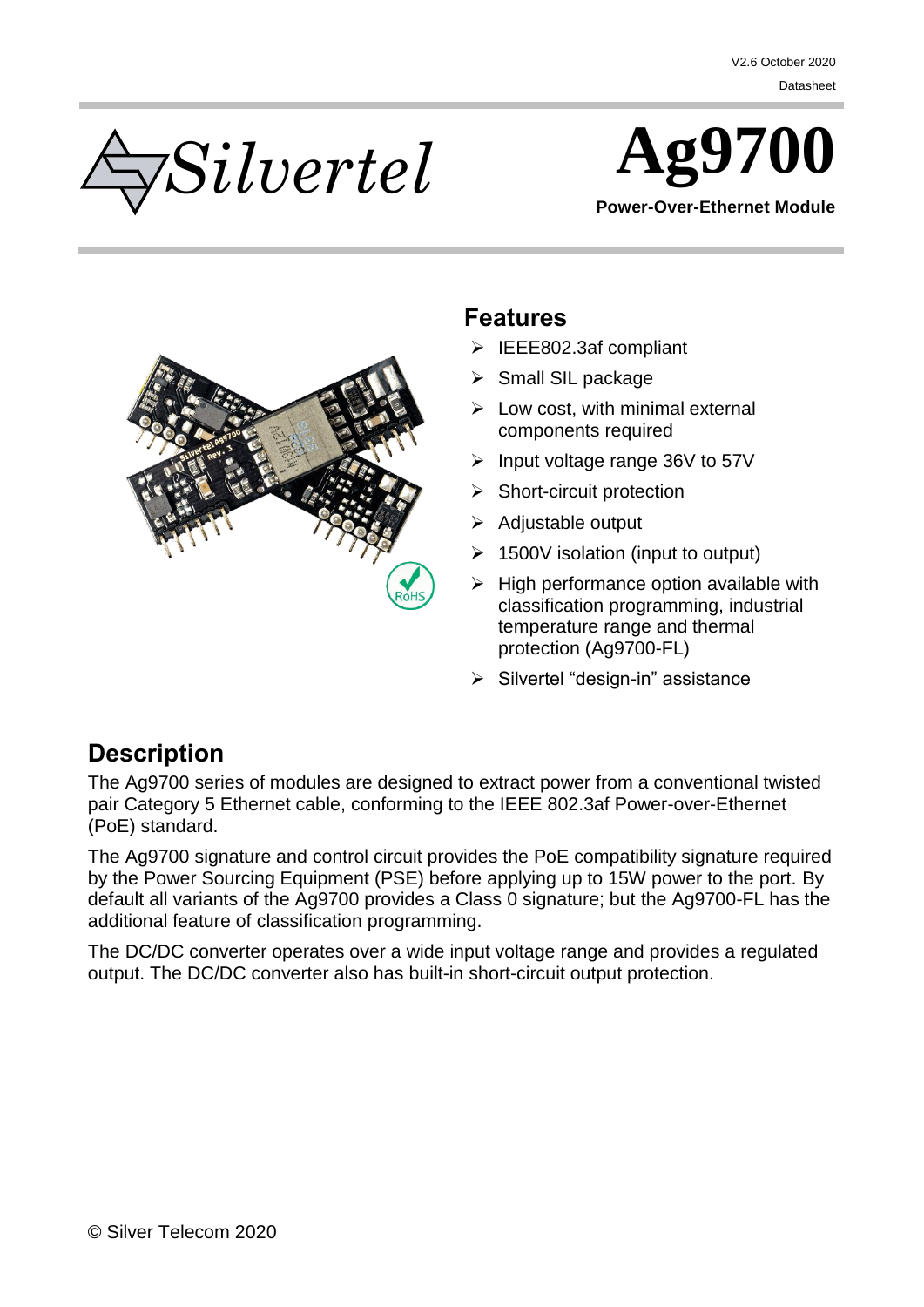# <span id="page-1-0"></span>**Table of Contents**

| 1   |                         |  |  |  |  |  |
|-----|-------------------------|--|--|--|--|--|
| 1.  |                         |  |  |  |  |  |
| 1.1 |                         |  |  |  |  |  |
| 1.2 |                         |  |  |  |  |  |
| 1.3 |                         |  |  |  |  |  |
| 2.  |                         |  |  |  |  |  |
| 2.1 |                         |  |  |  |  |  |
| 2.2 |                         |  |  |  |  |  |
| 2.3 |                         |  |  |  |  |  |
|     |                         |  |  |  |  |  |
| 2.4 |                         |  |  |  |  |  |
| 2.5 |                         |  |  |  |  |  |
| 2.6 |                         |  |  |  |  |  |
| 2.7 |                         |  |  |  |  |  |
| 2.8 |                         |  |  |  |  |  |
| 3.  |                         |  |  |  |  |  |
| 4.  |                         |  |  |  |  |  |
| 5.  |                         |  |  |  |  |  |
| 6.  |                         |  |  |  |  |  |
| 6.1 |                         |  |  |  |  |  |
| 6.2 |                         |  |  |  |  |  |
| 7.  |                         |  |  |  |  |  |
| 8.  |                         |  |  |  |  |  |
| 8.1 |                         |  |  |  |  |  |
| 8.2 |                         |  |  |  |  |  |
| 8.3 |                         |  |  |  |  |  |
|     |                         |  |  |  |  |  |
| 9.  |                         |  |  |  |  |  |
| 9.1 |                         |  |  |  |  |  |
| 9.2 |                         |  |  |  |  |  |
|     | <b>Table of Figures</b> |  |  |  |  |  |
|     |                         |  |  |  |  |  |
|     |                         |  |  |  |  |  |
|     |                         |  |  |  |  |  |
|     |                         |  |  |  |  |  |
|     |                         |  |  |  |  |  |
|     |                         |  |  |  |  |  |
|     |                         |  |  |  |  |  |
|     |                         |  |  |  |  |  |
|     |                         |  |  |  |  |  |
|     |                         |  |  |  |  |  |
|     |                         |  |  |  |  |  |
|     |                         |  |  |  |  |  |
|     |                         |  |  |  |  |  |
|     |                         |  |  |  |  |  |
|     |                         |  |  |  |  |  |
|     |                         |  |  |  |  |  |
|     |                         |  |  |  |  |  |
|     |                         |  |  |  |  |  |
|     |                         |  |  |  |  |  |
|     |                         |  |  |  |  |  |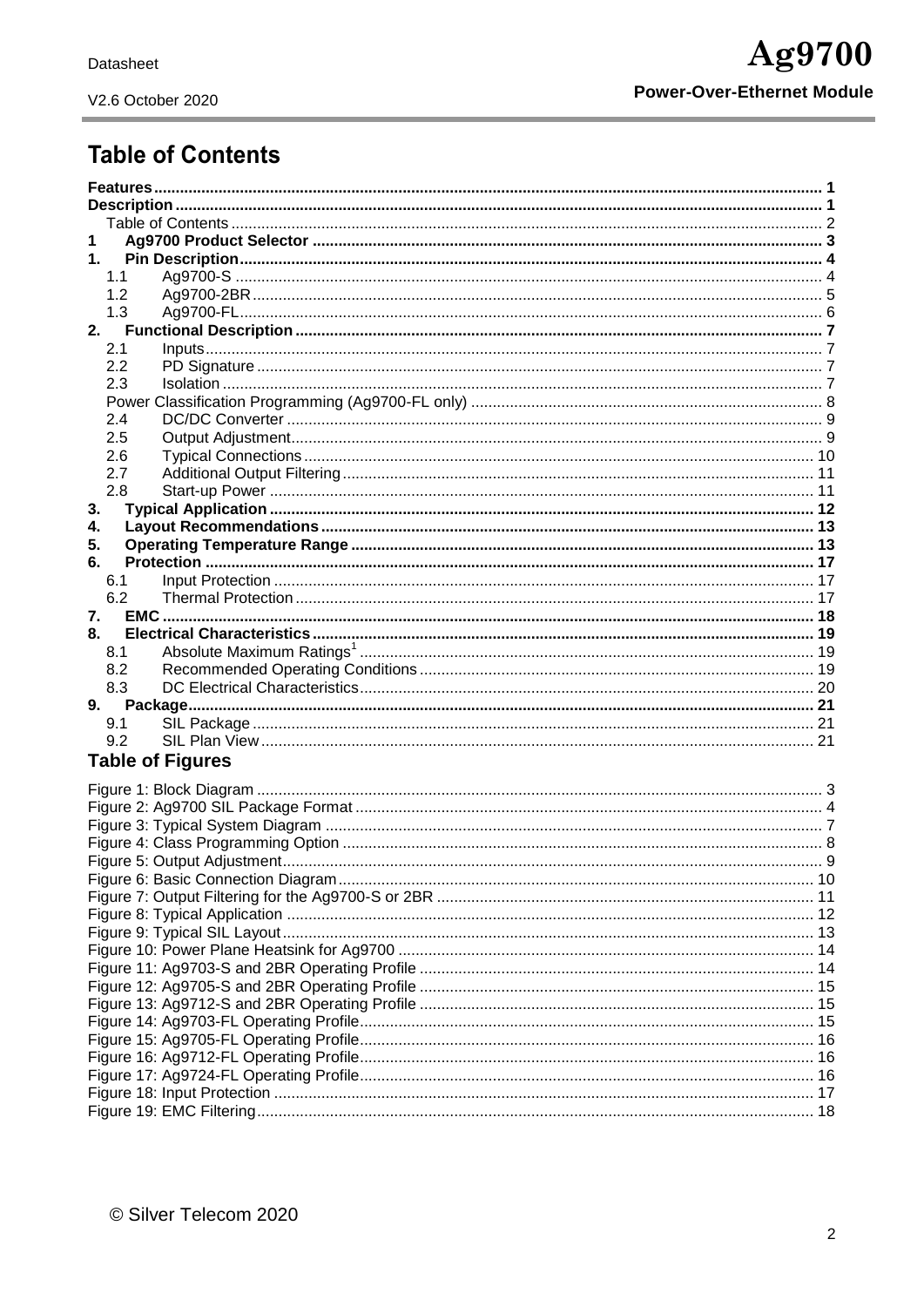<span id="page-2-0"></span>

| Part Number <sup>2</sup> | <b>Nominal Output Voltage</b> | <b>Maximum Output Power</b> <sup>1</sup> | <b>Marking</b> |
|--------------------------|-------------------------------|------------------------------------------|----------------|
| Ag9712-S                 | 12.0V                         | 12 Watts                                 | <b>12S</b>     |
| Ag9705-S                 | 5.0V                          | 9 Watts                                  | <b>5S</b>      |
| Ag9703-S                 | 3.3V                          | 6 Watts                                  | 3S             |
|                          |                               |                                          |                |
| Ag9712-2BR $3$           | 12.0V                         | 12 Watts                                 | 12B            |
| Ag9705-2BR $3$           | 5.0V                          | 9 Watts                                  | 5B             |
| Ag9703-2BR $3$           | 3.3V                          | 6 Watts                                  | 3B             |
|                          |                               |                                          |                |
| Ag9724-FL <sup>3</sup>   | 24.0V                         | 12 Watts                                 | <b>24FL</b>    |
| Ag9712-FL <sup>3</sup>   | 12.0V                         | 12 Watts                                 | 12FL           |
| Ag9705-FL <sup>3</sup>   | 5.0V                          | 9 Watts                                  | 5FL            |
| Ag9703-FL <sup>3</sup>   | 3.3V                          | 6 Watts                                  | 3FL            |
|                          |                               |                                          |                |

Note 1: At 25°C with  $V_{IN} = 48V$ 

Note 2: The Ag9700 complies with the European Directive 2011/65/EU for the Restriction of use of certain Hazardous Substances (RoHS) including Directive 2015/863 published in 2015, amending Annex II of Directive 2011/65/EU.

Note 3: ROHS compliant with the use of exemption 7a – Lead in high melting temperature type solders

#### **Table 1: Ordering Information**

The Ag9700-2BR and Ag9700-FL are physically the same size as the Ag9700-S, but they have the two input bridge rectifiers on-board (see [Figure 1\)](#page-2-1).



<span id="page-2-1"></span>**Figure 1: Block Diagram**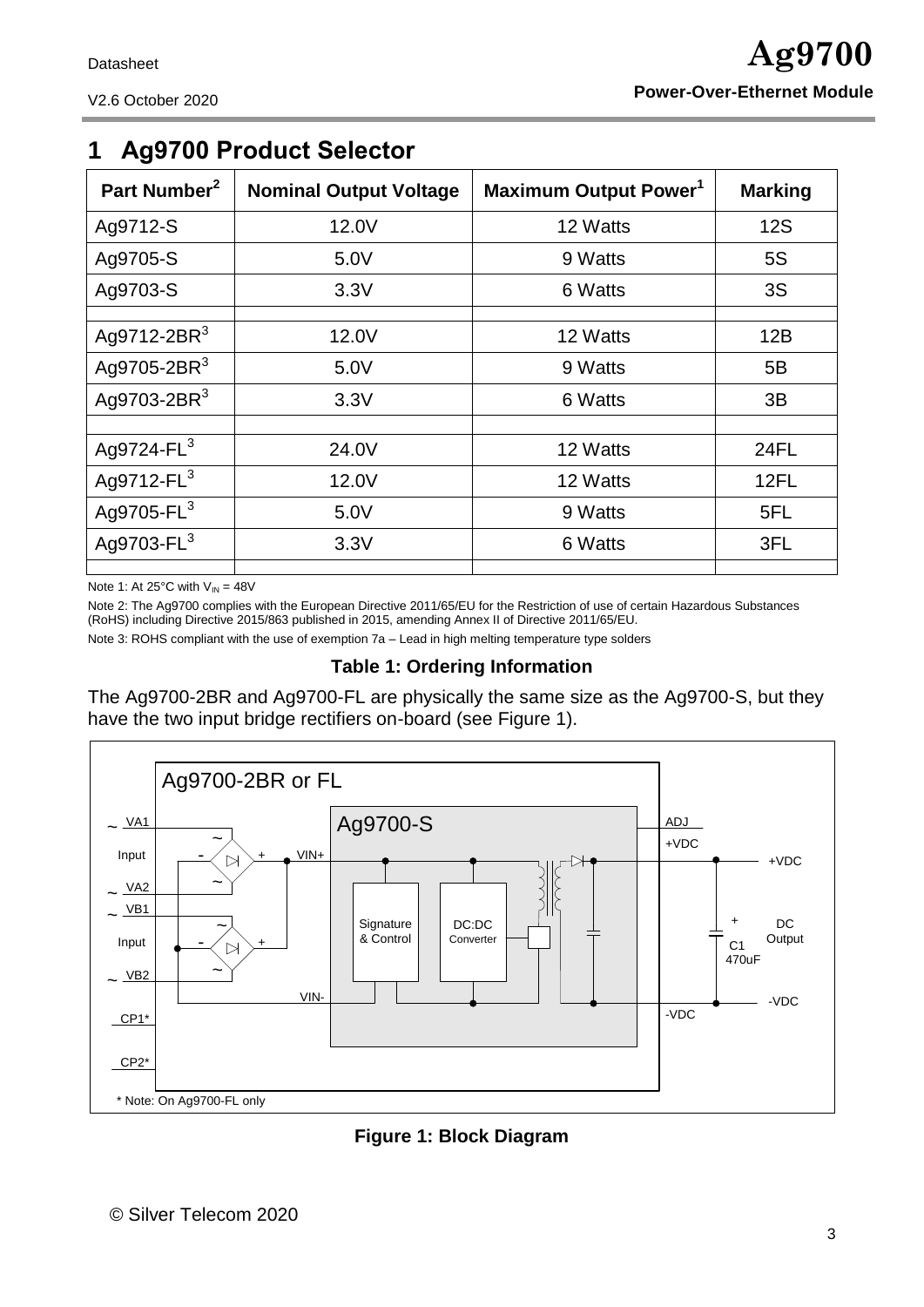# <span id="page-3-0"></span>**1. Pin Description**



#### **Figure 2: Ag9700 SIL Package Format**

## <span id="page-3-2"></span><span id="page-3-1"></span>**1.1 Ag9700-S**

| Pin#           | <b>Name</b> | <b>Description</b>                                                                                                                                                              |
|----------------|-------------|---------------------------------------------------------------------------------------------------------------------------------------------------------------------------------|
| 1              | $VIN +$     | Direct Input +. This pin connects to the positive (+) output of the input bridge<br>rectifiers (internally connected to pin 3).                                                 |
| 2              | VIN-        | <b>Direct Input -.</b> This pin connects to the negative (-) output of the input bridge<br>rectifiers (internally connected to pins 4).                                         |
| 3              | $VIN +$     | Direct Input +. Internally connected to pin 1.                                                                                                                                  |
| 4              | VIN-        | <b>Direct Input -.</b> Internally connected to pin 2.                                                                                                                           |
| 5              | IC          | <b>Internal Connection.</b> Do not connect to this pin.                                                                                                                         |
| 6              | NC.         | <b>No Connection.</b>                                                                                                                                                           |
| $\overline{7}$ | -VDC        | DC Return. This pin is the return path for the +VDC output.                                                                                                                     |
| 8              | $+VDC$      | DC Output. This pin provides the regulated output from the DC/DC converter.                                                                                                     |
| 9              | ADJ         | <b>Output Adjust.</b> The output voltage can be adjusted from is nominal value, by<br>connecting an external resistor from this pin to either the +VDC pin or the -<br>VDC pin. |
| 10             | IС          | <b>Internal Connection.</b> Do not connect to this pin.                                                                                                                         |

**Table 2: Pin Description**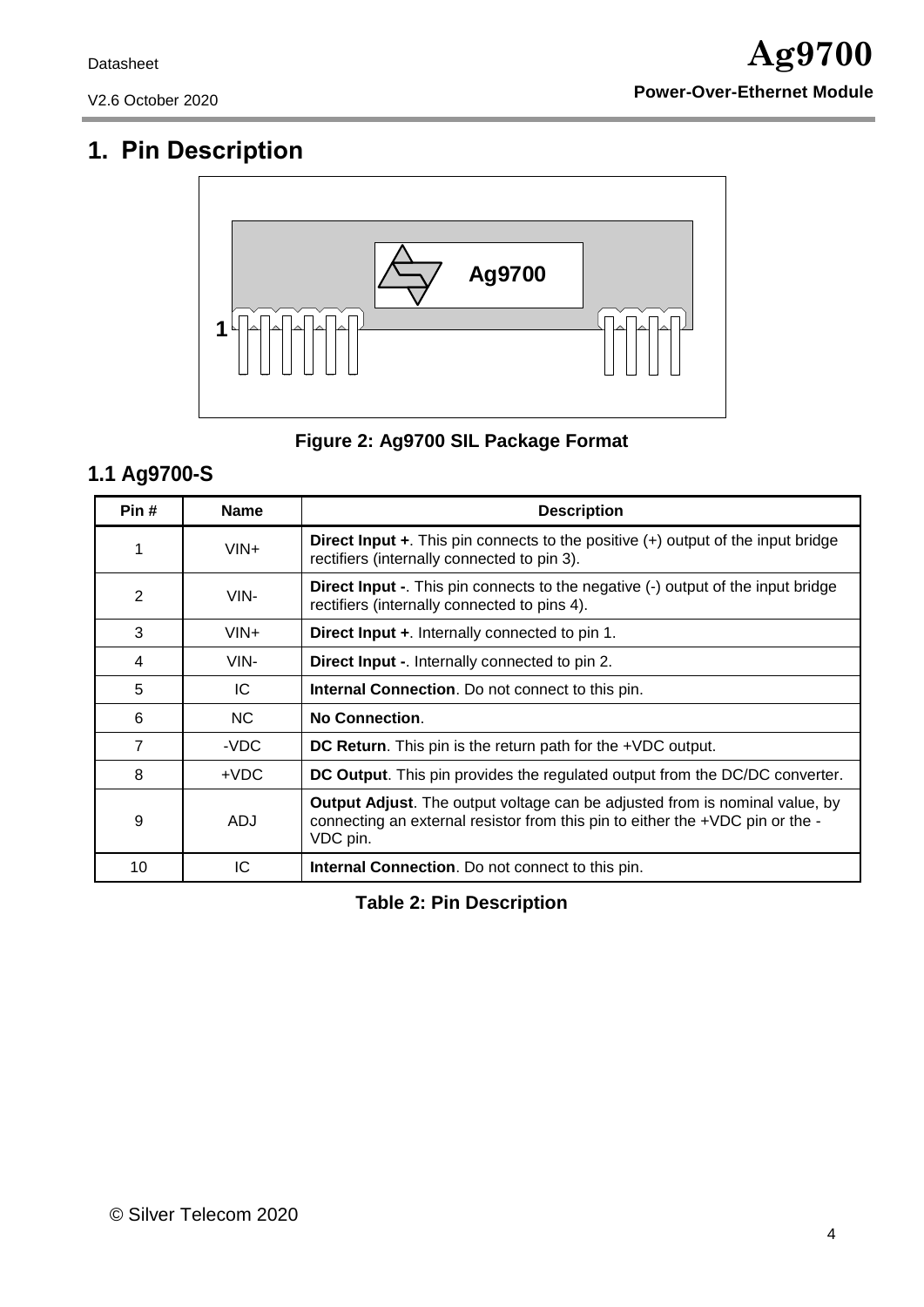## <span id="page-4-0"></span>**1.2 Ag9700-2BR**

| Pin#           | <b>Name</b>     | <b>Description</b>                                                                                                                                                                                      |
|----------------|-----------------|---------------------------------------------------------------------------------------------------------------------------------------------------------------------------------------------------------|
|                | VA <sub>1</sub> | RX Input (1). This input pin is used in conjunction with VA2 and connects to<br>the centre tap of the transformer connected to pins 1 & 2 of the RJ45<br>connector (RX) - it is not polarity sensitive. |
| 2              | VA <sub>2</sub> | TX Input (2). This input pin is used in conjunction with VA1 and connects to<br>the centre tap of the transformer connected to pins 3 & 6 of the RJ45<br>connector (TX) - it is not polarity sensitive. |
| 3              | VB <sub>1</sub> | <b>Direct Input (1).</b> This input pin is used in conjunction with VB2 and connects<br>to pin 4 & 5 of the RJ45 connector - it is not polarity sensitive.                                              |
| 4              | VB <sub>2</sub> | <b>Direct Input (2).</b> This input pin is used in conjunction with VB1 and connects<br>to pin 7 & 8 of the RJ45 connector - it is not polarity sensitive.                                              |
| 5              | IC              | Internal Connection. Do not connect to this pin.                                                                                                                                                        |
| 6              | <b>NC</b>       | <b>No Connection.</b>                                                                                                                                                                                   |
| $\overline{7}$ | -VDC            | DC Return. This pin is the return path for the +VDC output.                                                                                                                                             |
| 8              | $+VDC$          | DC Output. This pin provides the regulated output from the DC/DC converter.                                                                                                                             |
| 9              | <b>ADJ</b>      | <b>Output Adjust</b> . The output voltage can be adjusted from is nominal value, by<br>connecting an external resistor from this pin to either the +VDC pin or the -<br>VDC pin.                        |
| 10             | IC              | <b>Internal Connection.</b> Do not connect to this pin.                                                                                                                                                 |

**Table 3: Pin Description**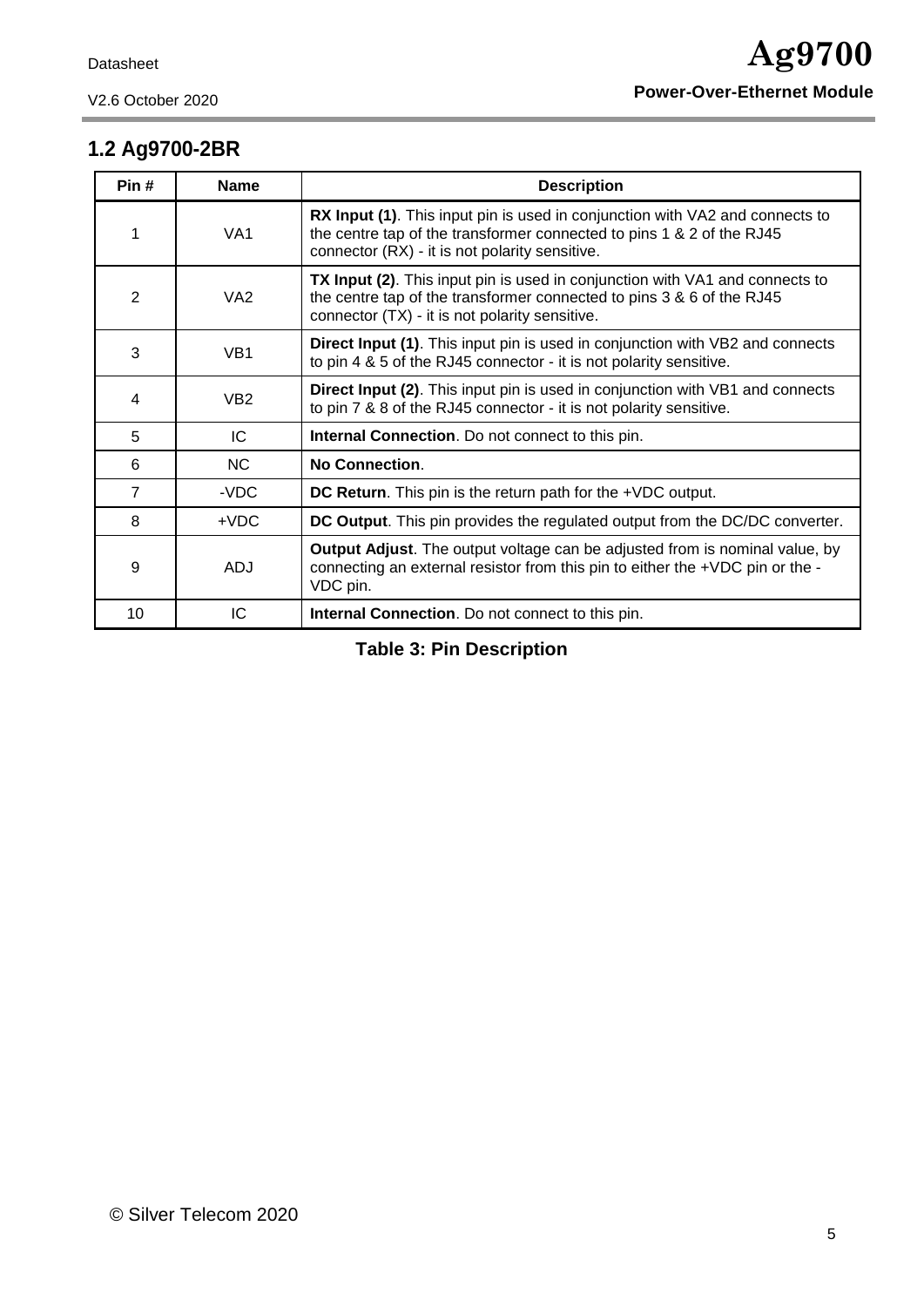## <span id="page-5-0"></span>**1.3 Ag9700-FL**

| Pin#           | <b>Name</b>     | <b>Description</b>                                                                                                                                                                                                  |
|----------------|-----------------|---------------------------------------------------------------------------------------------------------------------------------------------------------------------------------------------------------------------|
| 1              | VA <sub>1</sub> | <b>RX Input (1).</b> This input pin is used in conjunction with VA2 and connects to<br>the centre tap of the transformer connected to pins 1 & 2 of the RJ45<br>connector (RX) - it is not polarity sensitive.      |
| 2              | VA <sub>2</sub> | TX Input (2). This input pin is used in conjunction with VA1 and connects to<br>the centre tap of the transformer connected to pins 3 & 6 of the RJ45<br>connector (TX) - it is not polarity sensitive.             |
| 3              | VB <sub>1</sub> | <b>Direct Input (1).</b> This input pin is used in conjunction with VB2 and connects<br>to pin 4 & 5 of the RJ45 connector - it is not polarity sensitive.                                                          |
| 4              | VB <sub>2</sub> | <b>Direct Input (2).</b> This input pin is used in conjunction with VB1 and connects<br>to pin 7 & 8 of the RJ45 connector - it is not polarity sensitive.                                                          |
| 5              | CP <sub>1</sub> | Class Programming (1). Connecting an external resistor between this pin and<br>CP2 will change the current class of the module (see Section 5.4).<br>With no resistor fitted the Ag9700-FL will default to Class 0. |
| 6              | CP <sub>2</sub> | Class Programming (2). Connecting an external resistor between this pin and<br>CP1 will change the current class of the module (see Section 5.4).<br>With no resistor fitted the Ag9700-FL will default to Class 0. |
| $\overline{7}$ | -VDC            | DC Return. This pin is the return path for the +VDC output.                                                                                                                                                         |
| 8              | $+VDC$          | DC Output. This pin provides the regulated output from the DC/DC converter.                                                                                                                                         |
| 9              | <b>ADJ</b>      | Output Adjust. The output voltage can be adjusted from is nominal value, by<br>connecting an external resistor from this pin to either the +VDC pin or the -<br>VDC pin.                                            |
| 10             | IC              | <b>Internal Connection.</b> Do not connect to this pin.                                                                                                                                                             |

**Table 4: Pin Description**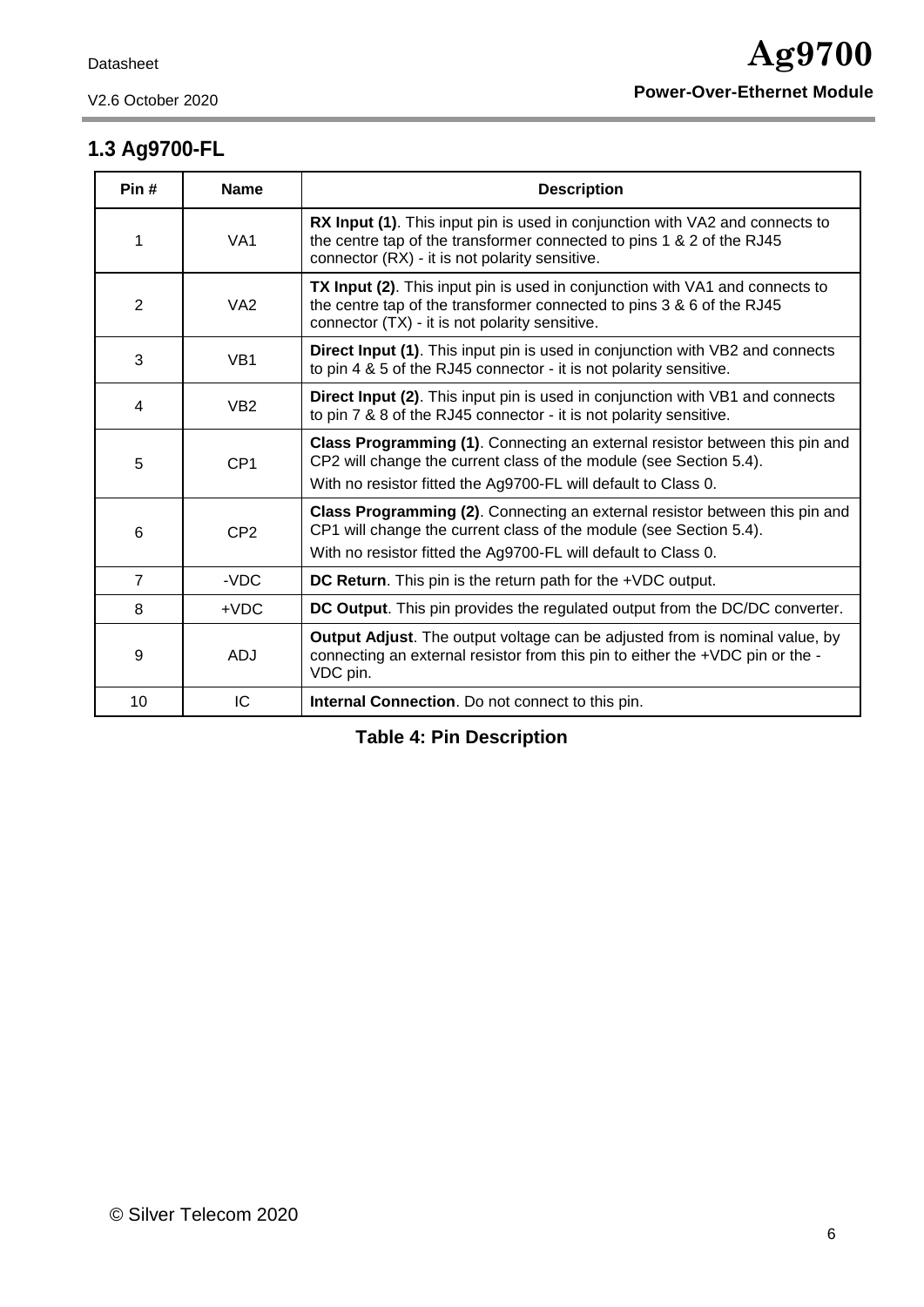# <span id="page-6-0"></span>**2. Functional Description**

#### <span id="page-6-1"></span>**2.1 Inputs**

The Ag9700 is compatible with equipment that uses Alternative A or Alternative B options, see Figure 3. It is specified that the PSE does not apply power to both outputs at the same time (Refer to IEEE802.3af for more information).



**Figure 3: Typical System Diagram**

#### <span id="page-6-4"></span><span id="page-6-2"></span>**2.2 PD Signature**

When the Ag9700 is connected to the Cat 5e cable, it will automatically present a Powered Device (PD) signature to the Power Sourcing Equipment (PSE), when requested. The equipment will then recognise that a PD is connected to that line and supply power.

#### <span id="page-6-3"></span>**2.3 Isolation**

To meet the safety isolation requirements of IEEE802.3af section 33.4.1 a PD must pass the electrical strength test of IEC 60950 sub clause 6.2. This calls for either a) 1500Vac test or b) 1500V impulse test.

The Ag9700 is specified to meet the 1500Vdc impulse test. It is also important that the tracks on either side of the isolation barrier have at least a 3mm clearance, see Figures 9 & 10 and Section 7 for more information.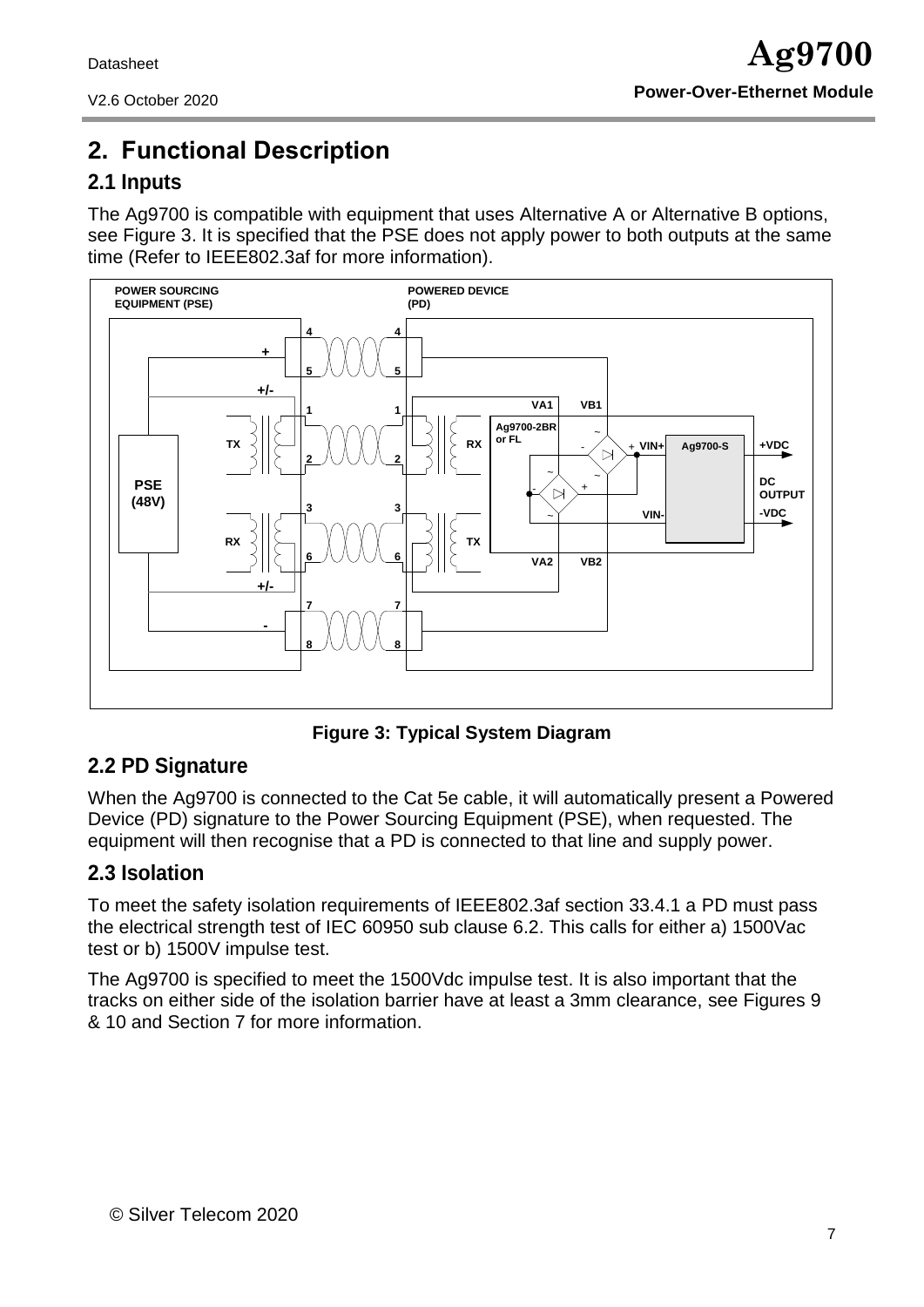V2.6 October 2020

### <span id="page-7-0"></span>**Power Classification Programming (Ag9700-FL only)**

This feature is optional from the PSE and is used for power management. The Ag9700-FL allows the Class to be externally programmed by connecting a resistor between the CP1 and CP2 pins, see Figure 4. If no resistor is fitted the Ag9700-FL will default to Class 0, a full list of programming resistor values are shown in Table 5.

| <b>Class</b> | Programming<br><b>Resistance (Ohms)</b> | <b>Min Power</b><br>(W) | <b>Max Power</b><br>(W) |
|--------------|-----------------------------------------|-------------------------|-------------------------|
|              | Do not fit                              | 0.44                    | 12.95                   |
|              | 698 ±1%                                 | 0.44                    | 3.84                    |
| 2            | $383 + 1\%$                             | 3.84                    | 6.49                    |
| 3            | $249 + 1\%$                             | 6.49                    | 12.95                   |
|              | 'RD                                     | Reserved                | Reserved                |

**Table 5: Class Programming**



#### **Figure 4: Class Programming Option**

<span id="page-7-1"></span>Note: The Ag9700-S and 2BR do not have classification programming and are fixed to Class 0 (0.44 Watts to 12.95 Watts).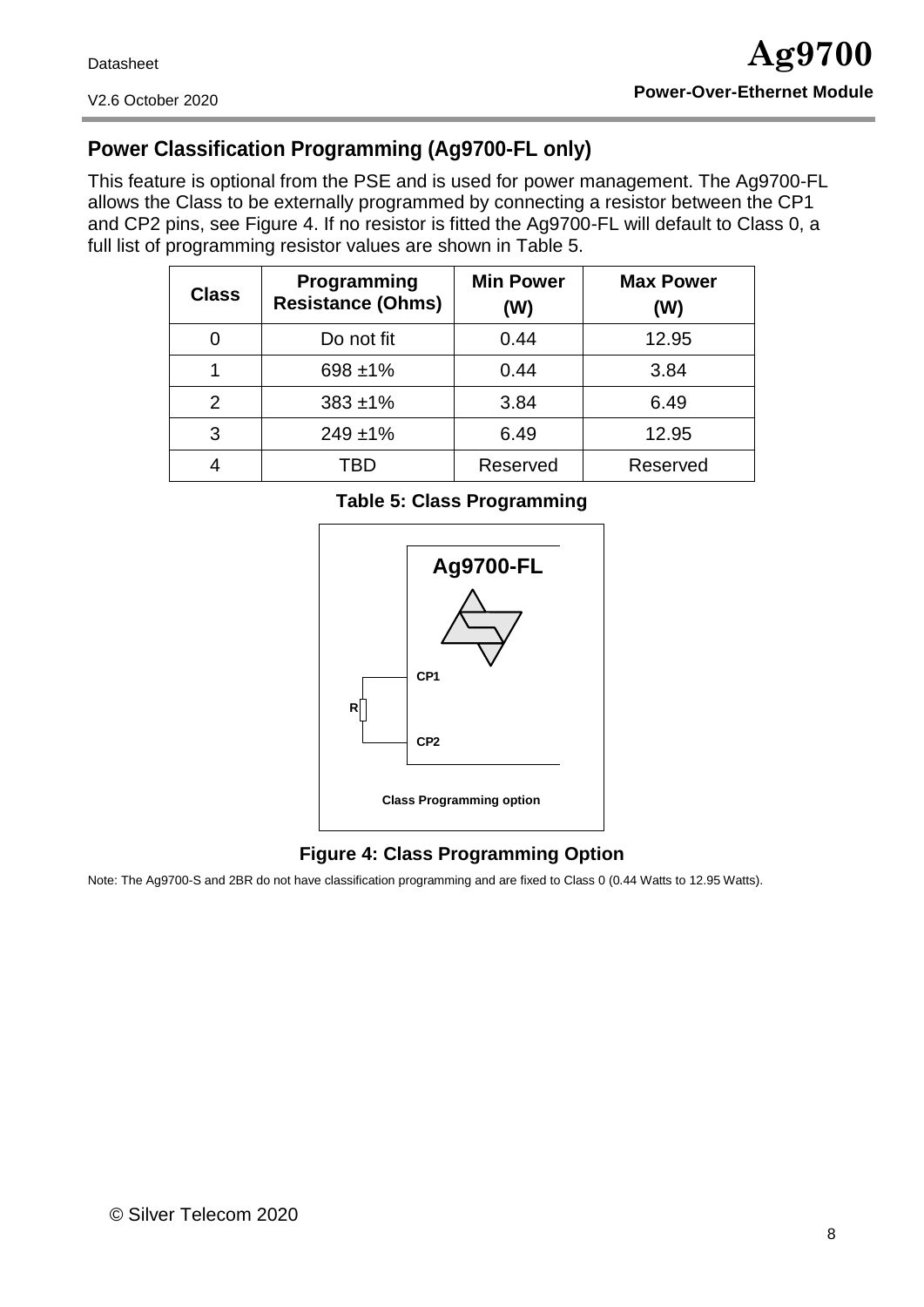### <span id="page-8-0"></span>**2.4 DC/DC Converter**

The Ag9700's DC/DC converter provides a regulated output that has built-in short-circuit output protection – refer to Table 1 for voltage and power ratings.

#### <span id="page-8-1"></span>**2.5 Output Adjustment**

The Ag9700 has an ADJ pin, which allows the output voltage to be increased or decreased from its nominal value. Figure 5 shows how the ADJ pin is connected.



**Figure 5: Output Adjustment**

<span id="page-8-2"></span>

| Reducing the output voltage, connect R between ADJ and +VDC |        |            |        |                                                               |        |            |        |  |
|-------------------------------------------------------------|--------|------------|--------|---------------------------------------------------------------|--------|------------|--------|--|
| Ag9703                                                      |        | Ag9705     |        | Ag9712                                                        |        | Ag9724     |        |  |
| Value of R                                                  | Output | Value of R | Output | Value of R                                                    | Output | Value of R | Output |  |
| Open                                                        | 3.30V  | Open       | 5.00V  | Open                                                          | 12.00V | Open       | 24.00V |  |
| 0 Ohms                                                      | 3.20V  | 0 Ohms     | 4.45V  | 0 Ohms                                                        | 10V    |            | 19.5V  |  |
|                                                             |        |            |        |                                                               |        |            |        |  |
|                                                             |        |            |        | Increasing the output voltage, connect R between ADJ and -VDC |        |            |        |  |
| Ag9703                                                      |        | Ag9705     |        | Ag9712                                                        |        | Ag9724     |        |  |
| Value of R                                                  | Output | Value of R | Output | Value of R                                                    | Output | Value of R | Output |  |
| Open                                                        | 3.3V   | Open       | 5.00V  | Open                                                          | 12.00V | Open       | 24.00V |  |
| 0 Ohms                                                      | 3.75V  | 0 Ohms     | 5.65V  | 0 Ohms                                                        | 12.65V | 0 Ohms     | 24.65V |  |
| $T = \begin{bmatrix} 0 & 0 \\ 0 & 1 \end{bmatrix}$          |        |            |        |                                                               |        |            |        |  |

**Table 6: Output Adjustment Resistor (R) Value**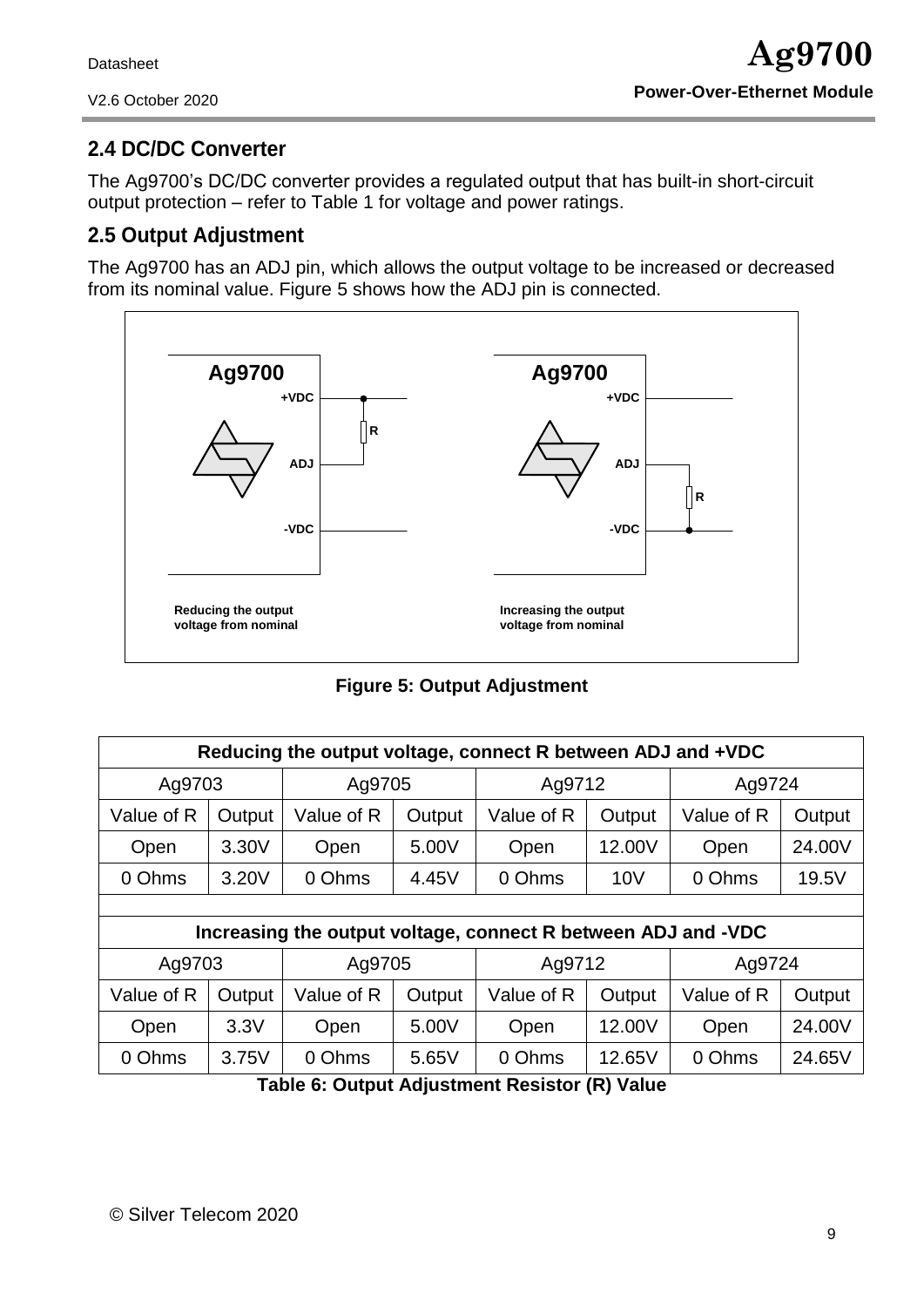### <span id="page-9-0"></span>**2.6 Typical Connections**

The Ag9700 requires minimal external components for a basic configuration, as shown in Figure 6.

C1 must be fitted for output stability and should be a minimum of 470µF. This capacitor should be positioned as close to the output pins as possible. C1 is also required to handle load step changes and reduce the output ripple. For applications where the output needs to cope with high load step changes, the value of C1 may need to be increased to a minimum of 1000µF. This can be a standard low cost electrolytic, but by using a low ESR electrolytic this would reduce the ripple. A low ESR capacitor is recommended for operation below 0°C.





<span id="page-9-1"></span>The output adjust input (ADJ) is optional, it is provided to give greater flexibility to the Ag9700 product range. Further information on using these inputs can be found in Section 5.6.

The classification programming inputs (on the Ag9700-FL) are also optional. Further information can be found in Section 5.4.

The Ag9700 must always supply a minimum current, see Table 11.3. The Ag9700 will not be damaged if operated below this level, but it can emit a low level audible noise. If this audible noise is not an issue, then it is possible for the Ag9700 to work safely with no load at all. But to ensure that the PSE has a sufficient load to meet its Maintain Power Signature (MPS), it would be advisable not to operate the Ag9700 below the specified minimum load.

© Silver Telecom 2020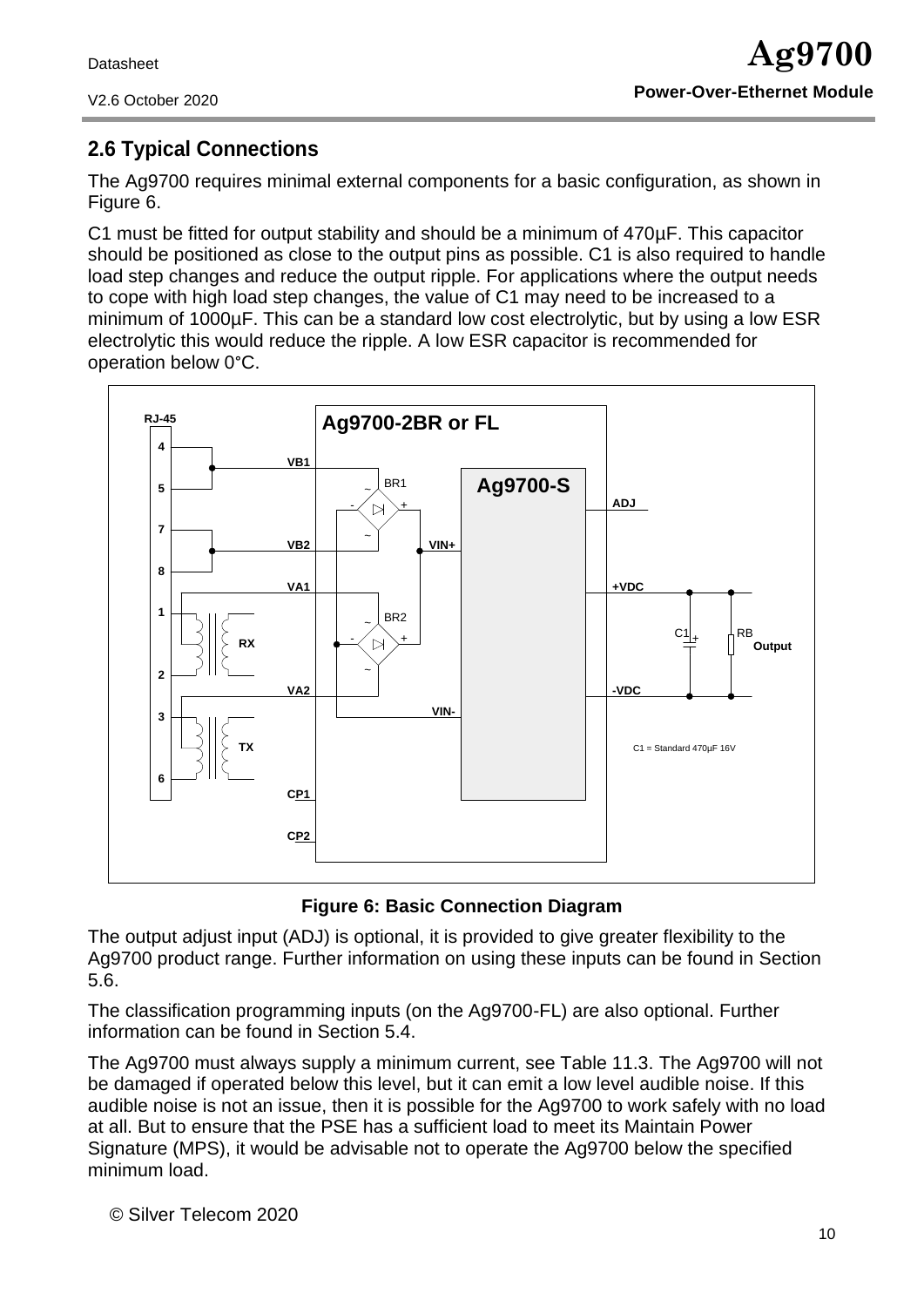#### V2.6 October 2020

#### <span id="page-10-0"></span>**2.7 Additional Output Filtering**

The Ag9700-FL has a built-in PI filter and should only require the external electrolytic capacitor as shown in Figure 6.

The Ag9700-S and 2BR output ripple and noise can be improved with additional output filtering. Figure 6 shows the basic output filtering for ripple and noise; which at maximum load this is typically 200mVp-p (for Ag9712-S or 2BR). Figure 7 shows two cost effective methods that can be used to reduce the ripple and noise, if required.



#### **Figure 7: Output Filtering for the Ag9700-S or 2BR**

<span id="page-10-2"></span>The simplest and cheapest solution is shown in Figure 7 - Output Filter A. This will reduce the ripple and noise to typically 135mVp-p. Adding a PI filter, as shown in Figure 7 – Output Filter B, will take the ripple and noise level down to typically 14mVp-p. A low ESR electrolytic is recommended for operation below 0°C.

#### <span id="page-10-1"></span>**2.8 Start-up Power**

It is important that during start-up the Ag9700 input voltage is ≥42V, this will ensure that the module powers up correctly. Once the dc/dc converter is up and running the module will work normally even if the input voltage is reduced to its minimum level of 36V.

When using an IEEE802.3af compliant PSE this will not be an issue, as the minimum output voltage of the PSE must be ≥44V.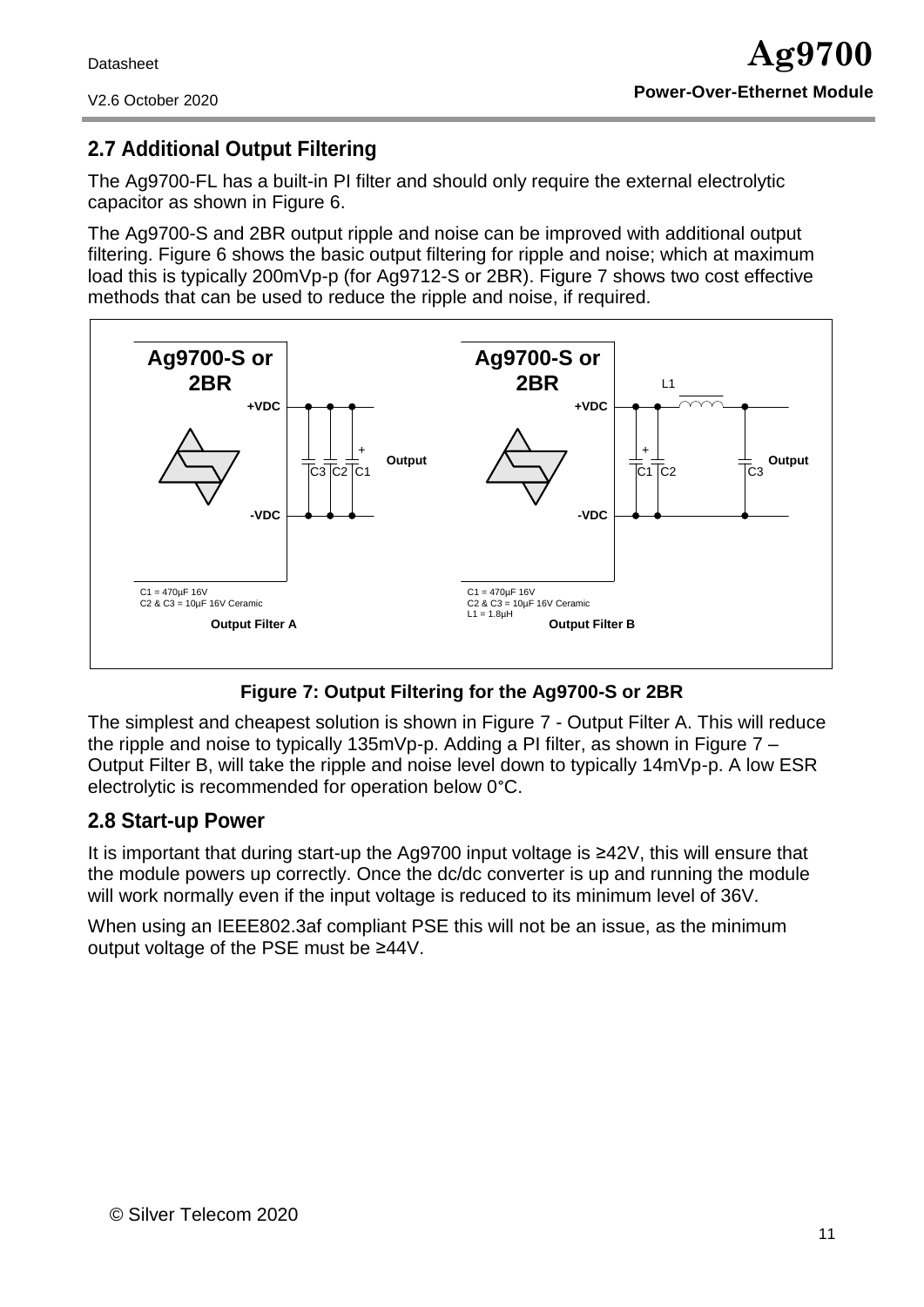V2.6 October 2020

# <span id="page-11-0"></span>**3. Typical Application**

The Ag9700 can be used in numerous applications. In the example shown in Figure 8, the data outputs from the switch are connected to the inputs of a midspan. The midspan will then add power (to the data) on each output that supports Power over Ethernet (PoE).

In this example port 1 is connected to an Ethernet camera and port 2 is connected to a wireless access point, both of these devices have a built-in Ag9700. When the midspan is switched on (or when the device is connected), the midspan will check each output for a PoE signature. On ports 1 and 2 the Ag9700 will identify themselves as PoE enabled devices and the midspan will supply both data and power to these peripherals.

The other ports (shown in this example) will not have a PoE signature and the midspan will only pass the data through to these peripherals. The midspan will continuously monitor each output to see if a PoE enabled device has been added or removed.



<span id="page-11-1"></span>**Figure 8: Typical Application**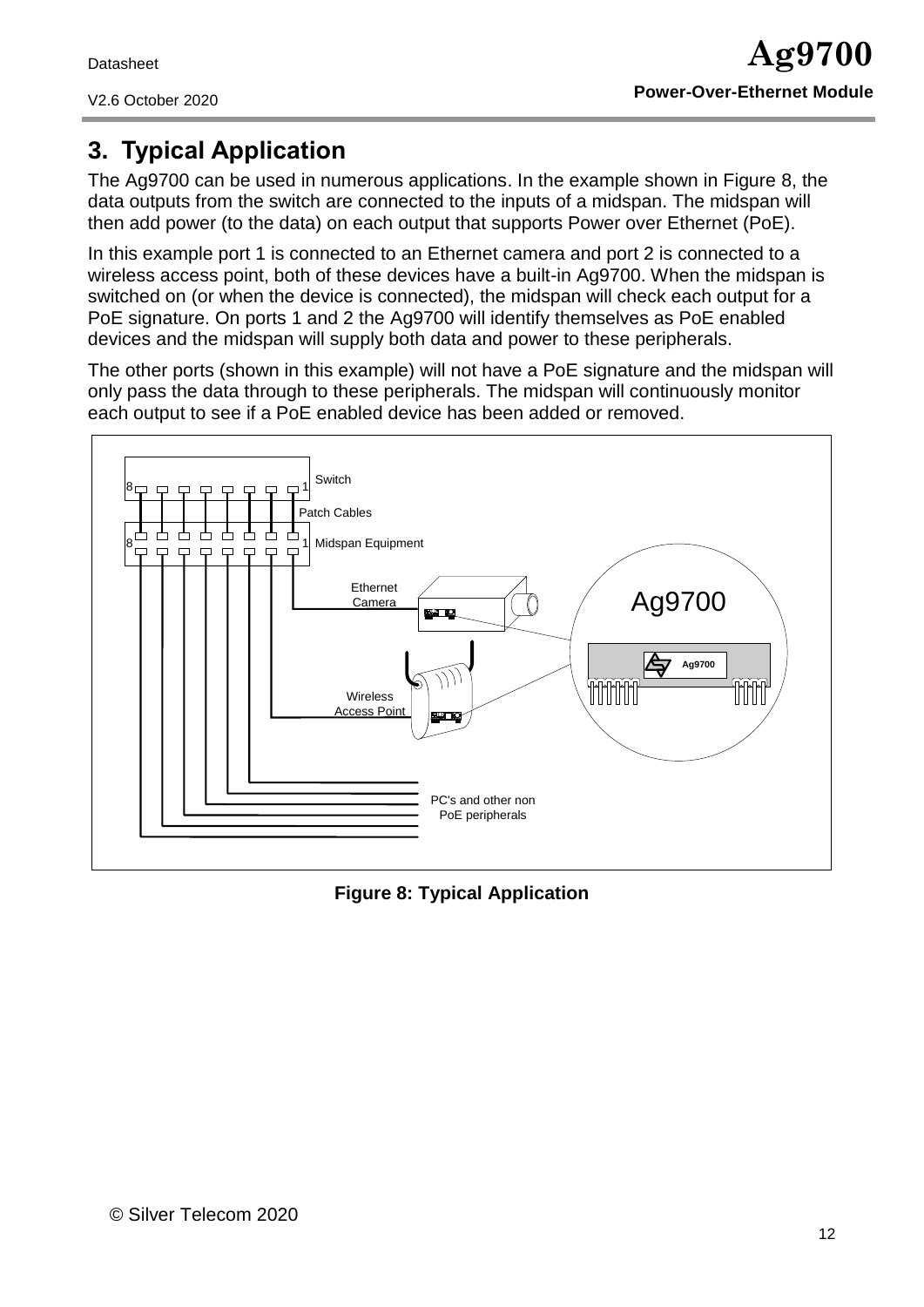# <span id="page-12-0"></span>**4. Layout Recommendations**

Figure 9: gives an example of the tracking needed for the Ag9700 SIL Layout configured with Output Filter A (R1, R2, C2 and C3 are optional components, but C1 must be fitted). The thermal performance of the Ag9700 can be improved by increasing the surface area of the output tracks (+VDC and -VDC). This is not applicable if the Ag9700 is in a socket. The Keep out area shows the position of the isolation barrier and must be kept clear of tracks.



**Figure 9: Typical SIL Layout**

# <span id="page-12-2"></span><span id="page-12-1"></span>**5. Operating Temperature Range**

Because the Ag9700 is a power component, it will generate heat, so it is important that this be taken into consideration at the design stage.

The heart of the Ag9700 is a DC/DC converter, which like any other power supply will generate heat. The amount of heat generated by the module will depend on the load it is required to drive and the input voltage supplied by the PSE. The information shown within this section of datasheet is referenced to a nominal 48Vdc input voltage supplied by the **PSF** 

The Ag9700-S and 2BR has a maximum ambient\* operating temperature of 70°C, see Figures 11 to 13. The Ag9700-FL has a maximum ambient operating temperature of 85°C, see Figures 14 to 17. These results were measured without any heatsink in an Associated Environmental System SD-302. The performance of the Ag9700 can be improved by forcing the airflow over the part or by using a heatsink (see the Ag9700 application note "ANX-POE-Thermal Considerations" for more information).

The Ag9700-FL has built-in thermal protection, so the module will protect itself. But the Ag9700-S and 2BR do not have built-in thermal protection, so it is very important that the maximum ambient temperature is not exceeded. To prevent the module from being damaged it is recommended that the module be powered by an IEEE 802.3af compliant PSE or Midspan equipment. However the Ag9700 may be powered by a user designed power supply which should include thermal and over current protection.

Because each application is different it is impossible to give fixed and absolute thermal recommendations. However it is important that any enclosure used has sufficient ventilation for the Ag9700 and a direct airflow if possible.

© Silver Telecom 2020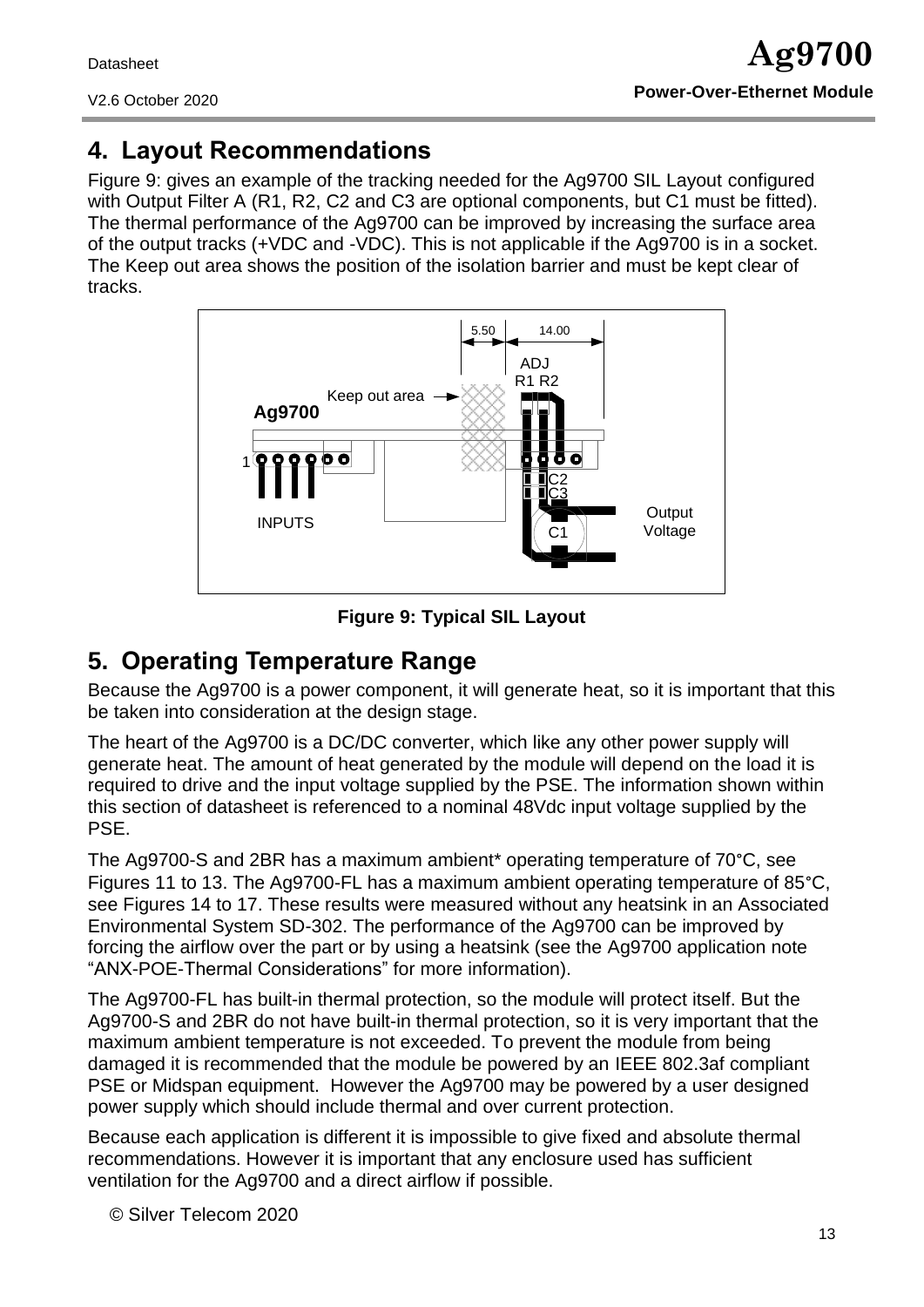One simple method for drawing some of the heat away from the Ag9700 is shown in Figure 10. Power planes connected to the +VDC and -VDC pins of the Ag9700-S, 2BR and FL can be used to draw heat away from the DC/DC converter via the output pins.

These power planes must be on the outer layers of the PCB and the Ag9700 must not be fitted into a socket. The best results are achieved by having power plains on both sides of the main board with multiple through-hole connections (as shown in Figure 10).

\*Note: The ambient operating temperature refers to the temperature directly around the Ag9700 and not the temperature outside of the case or enclosure. See application note "ANX-POE-Thermal Considerations" for more details and suggestions for thermal management.



**Figure 10: Power Plane Heatsink for Ag9700**

<span id="page-13-0"></span>

<span id="page-13-1"></span>**Figure 11: Ag9703-S and 2BR Operating Profile**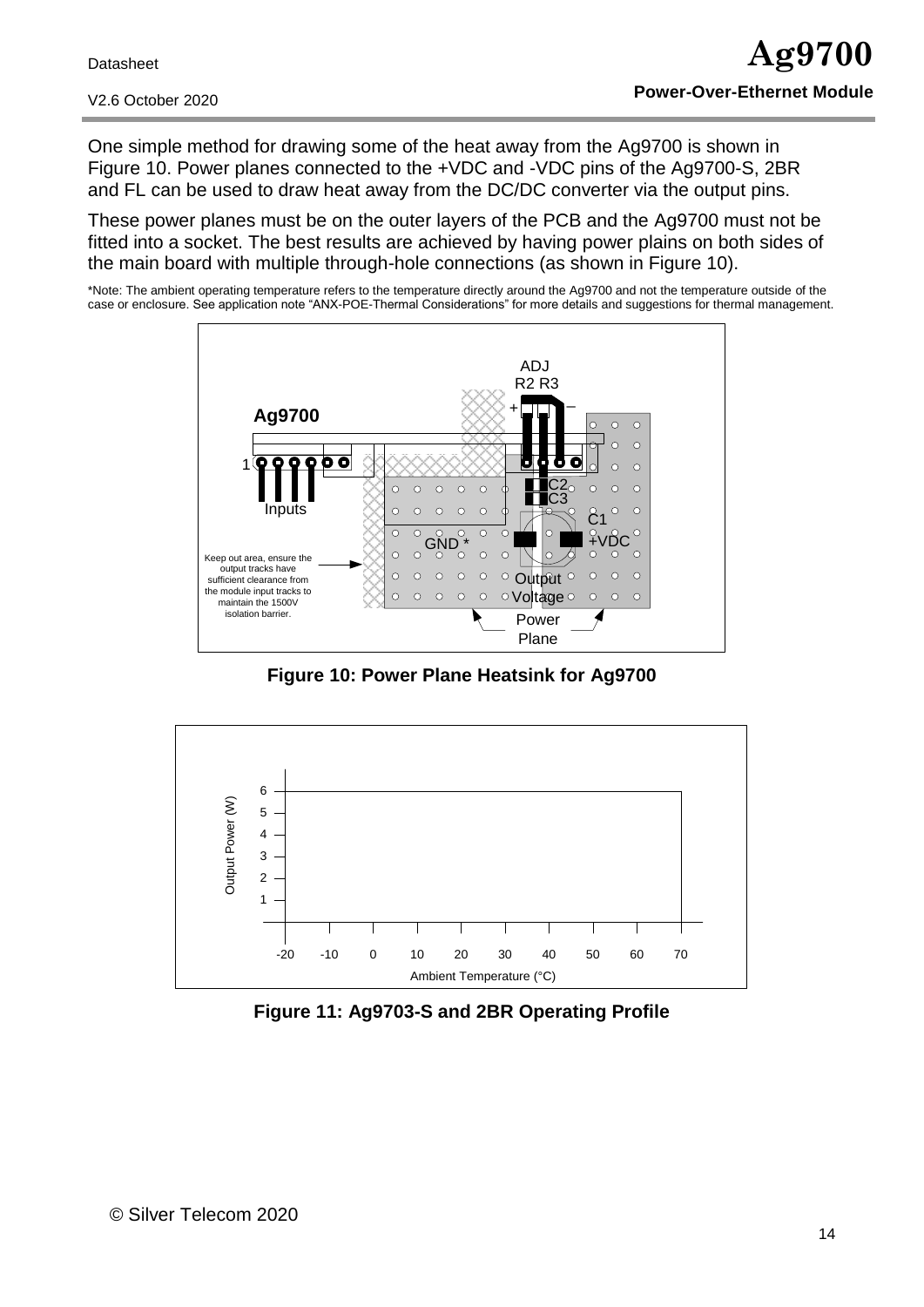



<span id="page-14-0"></span>

**Figure 13: Ag9712-S and 2BR Operating Profile**

<span id="page-14-1"></span>

<span id="page-14-2"></span>**Figure 14: Ag9703-FL Operating Profile**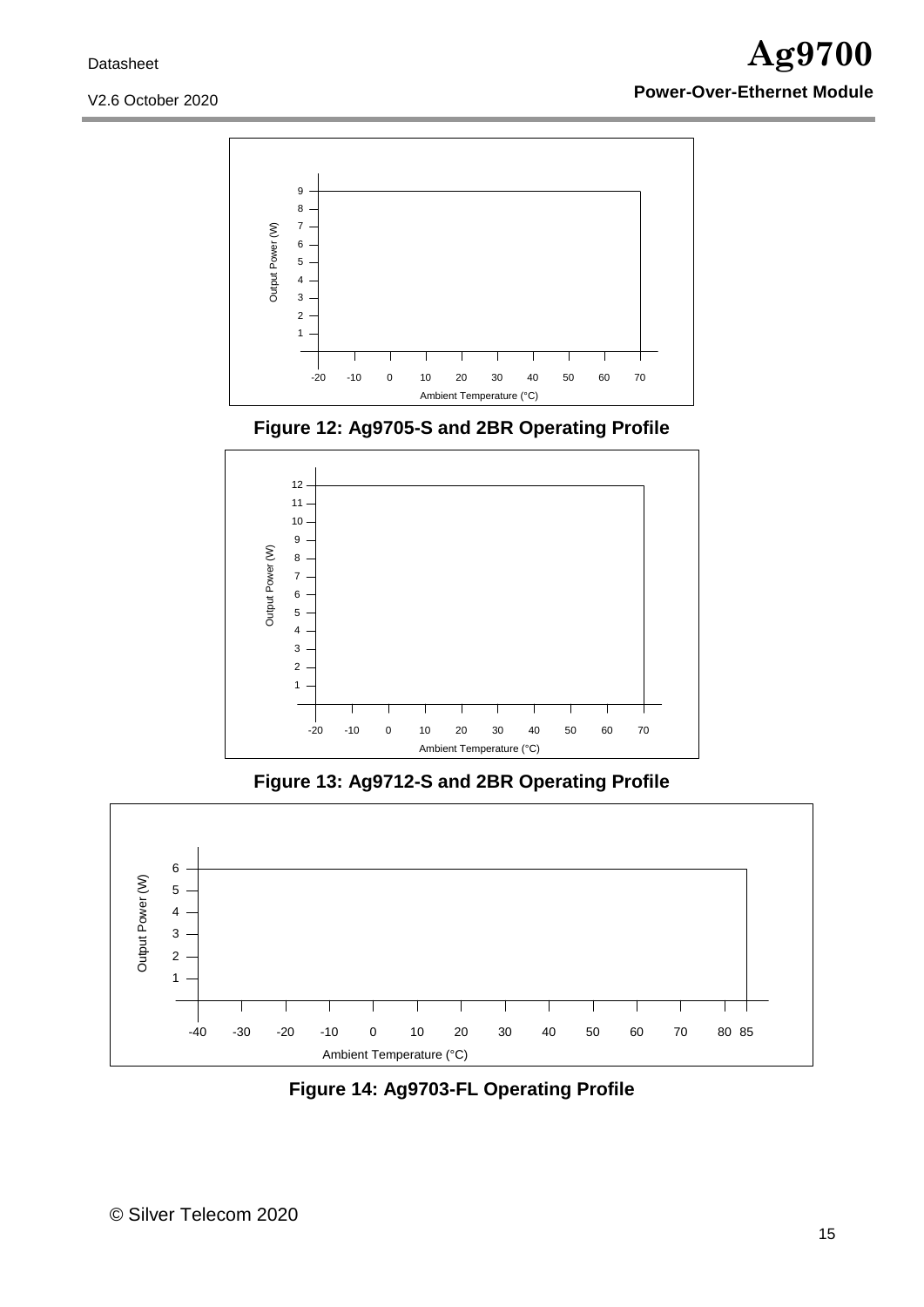

<span id="page-15-0"></span>

**Figure 15: Ag9705-FL Operating Profile**



<span id="page-15-1"></span>

<span id="page-15-2"></span>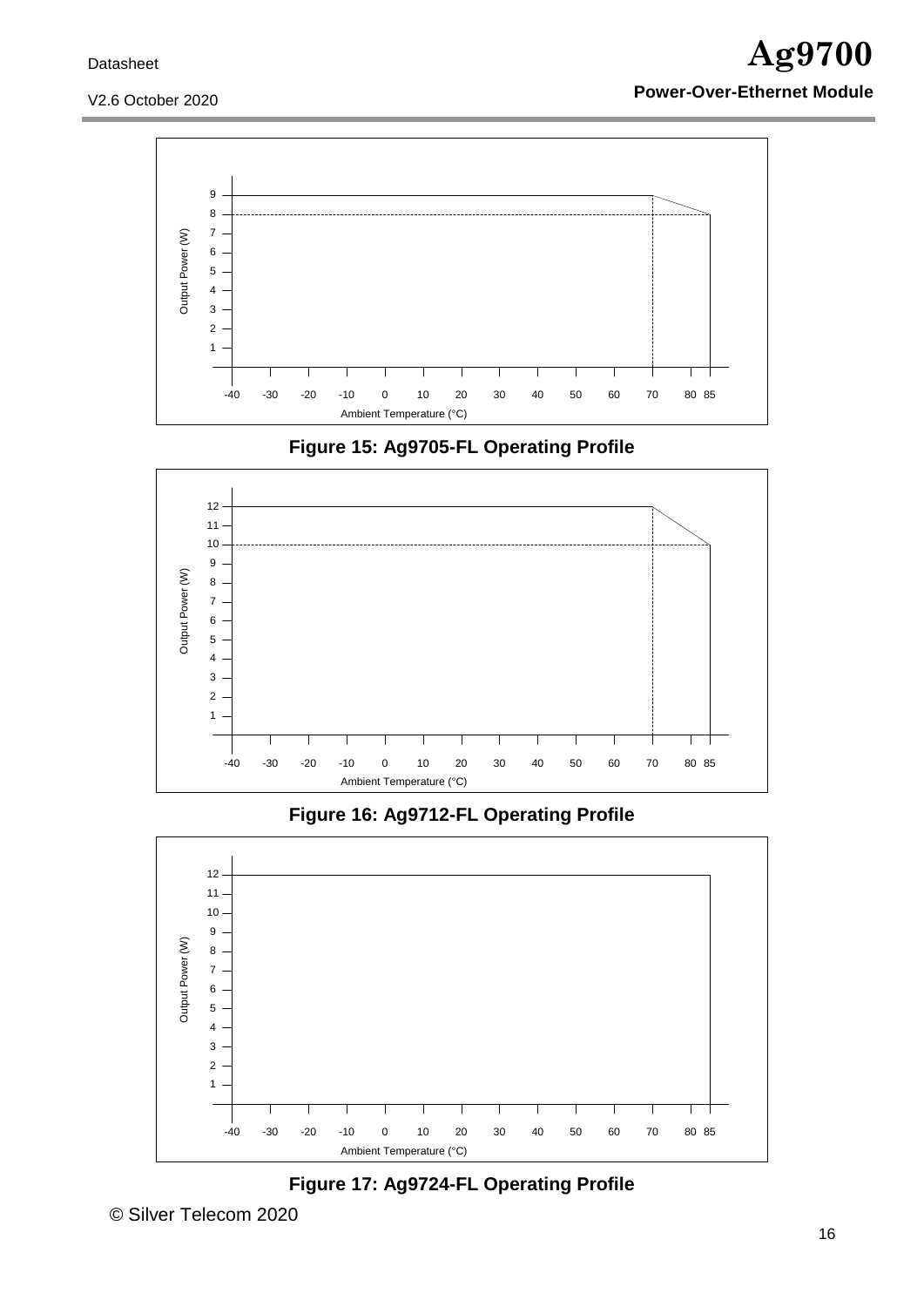It is important to remember that the ESR of the external electrolytic capacitors will increase considerably when the ambient temperature falls below 0°C. If the Ag9700 is going to be used in applications where the ambient temperature can fall below 0°C, selection of appropriate output filter components must be done at the design stage.

# <span id="page-16-0"></span>**6. Protection**

### <span id="page-16-1"></span>**6.1 Input Protection**

The Ag9700 must be protected from over-voltages exceeding the 80V maximum rated surge input voltage. An inexpensive but effective solution can be achieved by connecting Tranzorb diodes across each of the inputs; see Figure 18.



**Figure 18: Input Protection**

More information is available in Apps Note "ANX-POE-Protection".

# <span id="page-16-3"></span><span id="page-16-2"></span>**6.2 Thermal Protection**

The Ag9700-FL (only) has built-in thermal protection that will protect the module by shutting down the dc/dc converter if exceeded.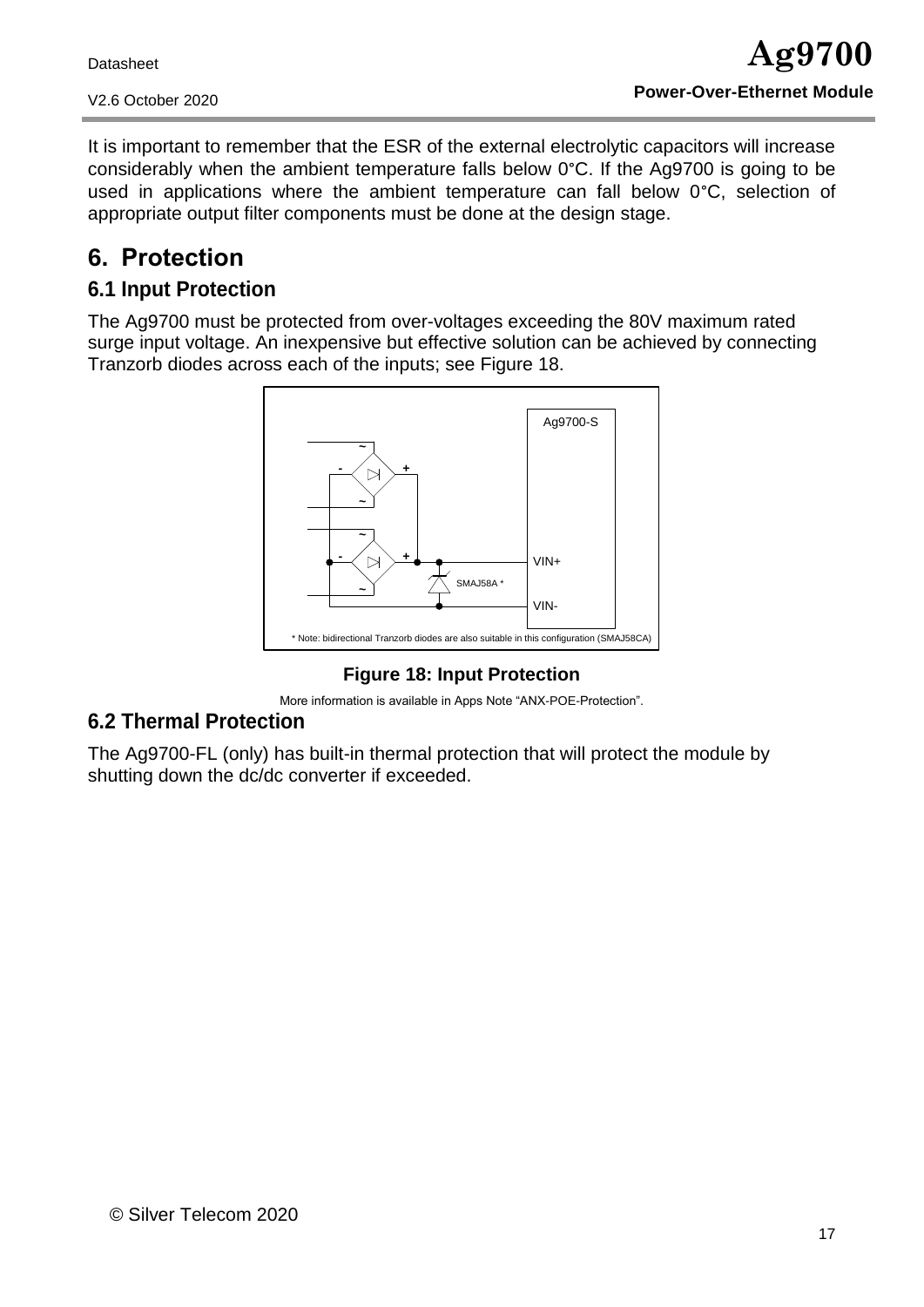# <span id="page-17-0"></span>**7. EMC**

The Ag9700 has been designed and tested to meet EN55022 Class B. However, because the Ag9700 will only be one component within a system; it is impossible to say whether the final product will pass EMC testing, without the need for additional filtering. The Ag9700 uses a DC:DC converter with pulse frequency modulation, so care does need to be taken to minimise emissions.

Figure 19 shows our recommended EMC Filter configuration for the Ag9700-S. For more information on the other product variants, refer to the application note "ANX-POE-EMI" on our website.



**Figure 19: EMC Filtering**

<span id="page-17-1"></span>Components: -

BR1 & BR2 = MB4S, D1 = SMAJ58A, L1 – L6 = MMZ2012S102A, C1 = 470µF 16V.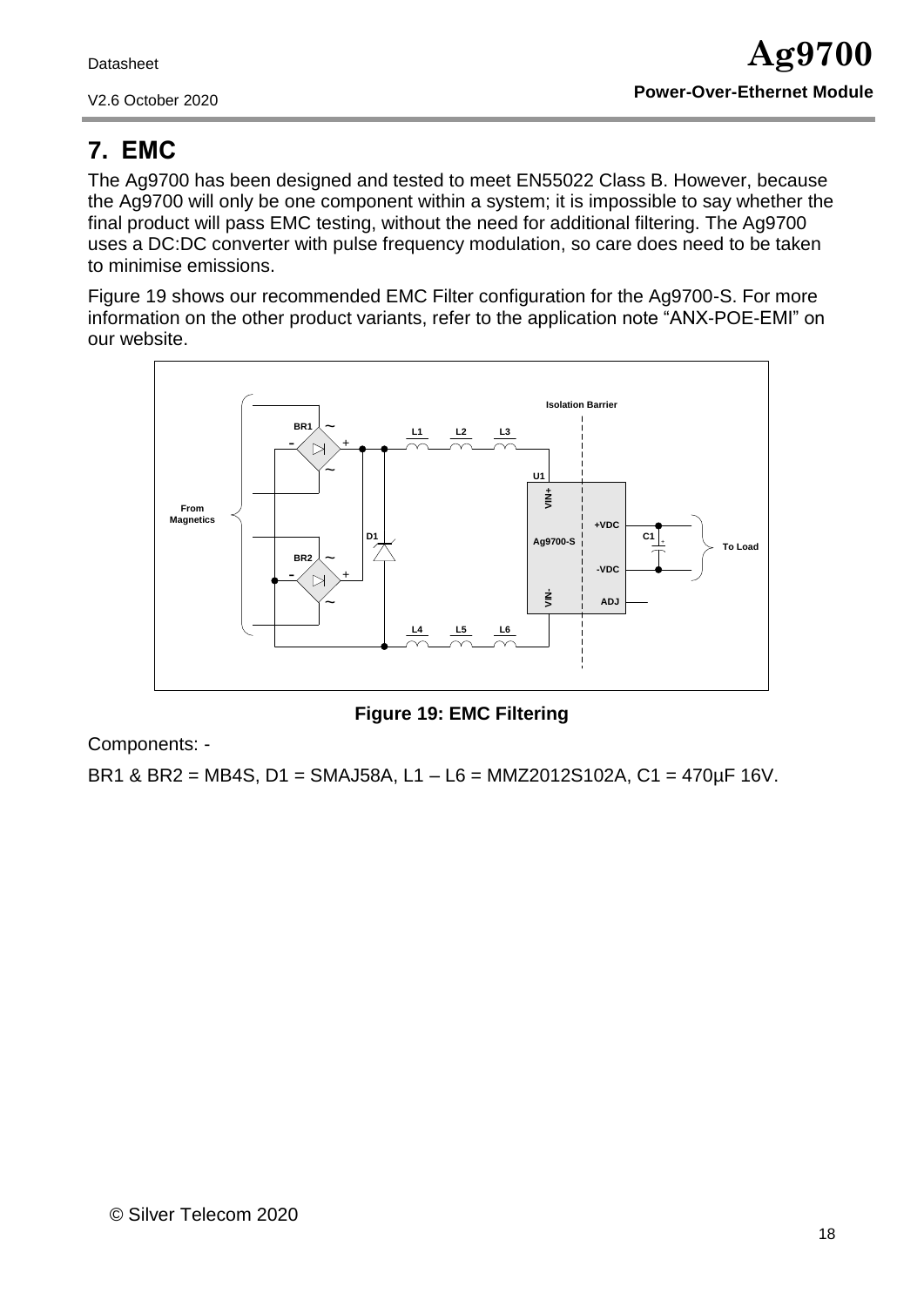# <span id="page-18-0"></span>**8. Electrical Characteristics**

#### <span id="page-18-1"></span>**8.1 Absolute Maximum Ratings 1**

|   | <b>Parameter</b>                | <b>Symbol</b>           | Min    | <b>Max</b> | Units   |
|---|---------------------------------|-------------------------|--------|------------|---------|
|   | DC Supply Voltage               | $\rm V_{CC}$            | $-0.3$ | 60         |         |
| っ | DC Supply Voltage Surge for 1ms | <b>V</b> SURGE          | $-0.6$ | 80         |         |
| 3 | <b>Storage Temperature</b>      | $\mathsf{T}_\mathsf{S}$ | $-40$  | +100       | $\circ$ |

Note 1: Exceeding the above ratings may cause permanent damage to the product. Functional operation under these conditions is not implied. Maximum ratings assume free airflow.

#### <span id="page-18-2"></span>**8.2 Recommended Operating Conditions**

|                | <b>Parameter</b>                   | Symbol            | Min   | <b>Typ</b> | <b>Max</b> | <b>Units</b>      |
|----------------|------------------------------------|-------------------|-------|------------|------------|-------------------|
|                | Input Supply Voltage <sup>1</sup>  | V <sub>IN</sub>   | 36    | 48         | 57         |                   |
| $\overline{2}$ | <b>Under Voltage Lockout</b>       | V <sub>LOCK</sub> | 30    |            | 36         |                   |
|                | Operating Temperature <sup>2</sup> |                   |       |            |            |                   |
| 3              | Ag9700-S and 2BR                   | $T_{OP}$          | $-20$ | 25         | 70         | Ta / $^{\circ}$ C |
|                | Ag9700-FL                          |                   | $-40$ | 25         | 85         |                   |

Note 1: With minimum load

2: See Section [Operating Temperature Range](#page-12-1)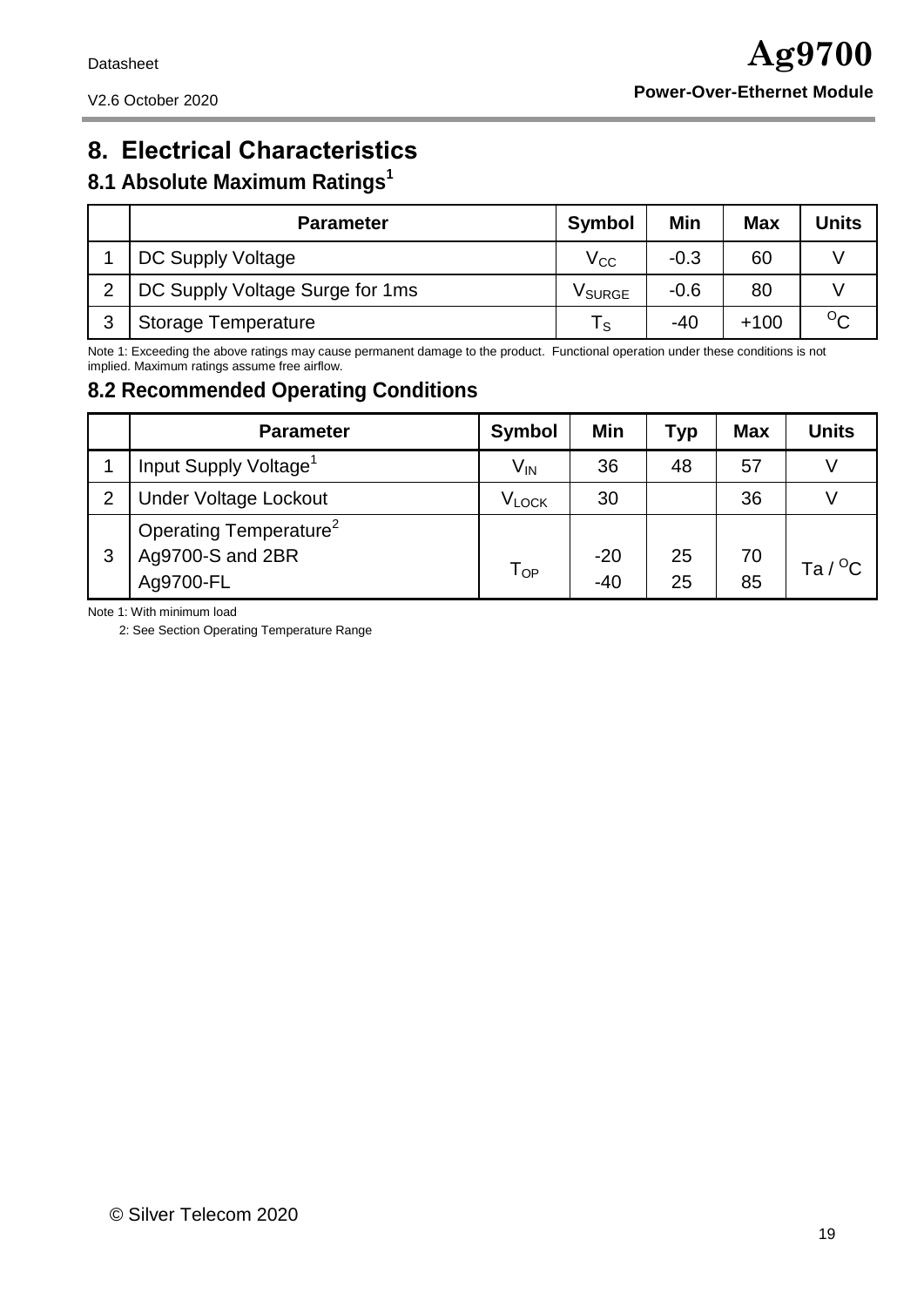### <span id="page-19-0"></span>**8.3 DC Electrical Characteristics**

|                | <b>DC Characteristic</b>                       | Sym              | Min  | Typ <sup>1</sup> | <b>Max</b> | <b>Units</b> | <b>Test</b><br><b>Comments</b> |
|----------------|------------------------------------------------|------------------|------|------------------|------------|--------------|--------------------------------|
|                |                                                |                  | 3.1  | 3.3              | 3.5        | $\vee$       | Ag9703                         |
|                |                                                | $+VDC$           | 4.75 | 5.0              | 5.25       | V            | Ag9705                         |
| 1              | <b>Nominal Output Voltage</b>                  |                  | 11.5 | 12.0             | 12.5       | V            | Ag9712                         |
|                |                                                |                  | 23.3 | 24               | 24.8       | V            | Ag9724-FL                      |
|                |                                                |                  |      |                  | 1.8        | A            | Ag9703                         |
|                |                                                |                  |      |                  | 1.8        | A            | Ag9705                         |
| $\overline{2}$ | Output Current ( $V_{IN}$ = 48V)               | <b>PWR</b>       |      |                  | 1.0        | A            | Ag9712                         |
|                |                                                |                  |      |                  | 0.5        | $\mathsf{A}$ | Ag9724-FL                      |
| 3              | Line Regulation ( $V_{IN}$ = 36V<br>to $57V$ ) | <b>VLINE</b>     |      | 0.1              |            | $\%$         | @ Max load                     |
|                |                                                |                  |      | 1                |            | %            | Ag9703                         |
| $\overline{4}$ | Load Regulation - Min to                       | <b>VLOAD</b>     |      | 0.6              |            | %            | Ag9705                         |
|                | Max ( $V_{IN}$ = 48V)                          |                  |      | 0.2              |            | %            | Ag9712                         |
|                |                                                |                  |      | 0.2              |            | $\%$         | Ag9724-FL                      |
|                | <b>Output Ripple and Noise</b>                 |                  |      |                  |            |              |                                |
| 5              | Ag9700-S and $2BR2$                            | $V_{RN}$         |      | 200              |            | $mVp-p$      | @ Max load                     |
|                | Ag9700-FL                                      |                  |      | 30               |            | $mVp-p$      |                                |
|                |                                                |                  | 200  |                  |            | mA           | Ag9703                         |
|                | Minimum Load                                   | $I_{LOAD}$       | 200  |                  |            | mA           | Ag9705                         |
| 6              |                                                |                  | 100  |                  |            | mA           | Ag9712                         |
|                |                                                |                  | 50   |                  |            | mA           | Ag9724-FL                      |
| $\overline{7}$ | <b>Short-Circuit Duration</b>                  | $T_{SC}$         |      |                  | $\infty$   | sec          |                                |
|                | Peak Efficiency                                |                  |      |                  |            |              |                                |
|                | Ag9703-S                                       |                  |      | 80               |            | %            |                                |
|                | Ag9705-S                                       |                  |      | 84               |            | %            |                                |
|                | Ag9712-S                                       |                  |      | 87               |            | $\%$         |                                |
| 8              |                                                | <b>EFF</b>       |      |                  |            |              |                                |
|                | Ag9703-2BR and FL                              |                  |      | 76               |            | %            |                                |
|                | Ag9705-2BR and FL                              |                  |      | 80               |            | %            |                                |
|                | Ag9712-2BR and FL                              |                  |      | 84               |            | %            |                                |
|                | Ag9724-FL                                      |                  |      | 85               |            | %            |                                |
| 9              | Isolation Voltage (I/O)                        | V <sub>ISO</sub> |      |                  | 1500       | $V_{\sf PK}$ | <b>Impulse Test</b>            |

Note 1: Typical figures are at 25°C with a nominal 48V supply and are for design aid only. Not Guaranteed

2: The output ripple and noise can be reduced with an external filter, see Section 5.8.